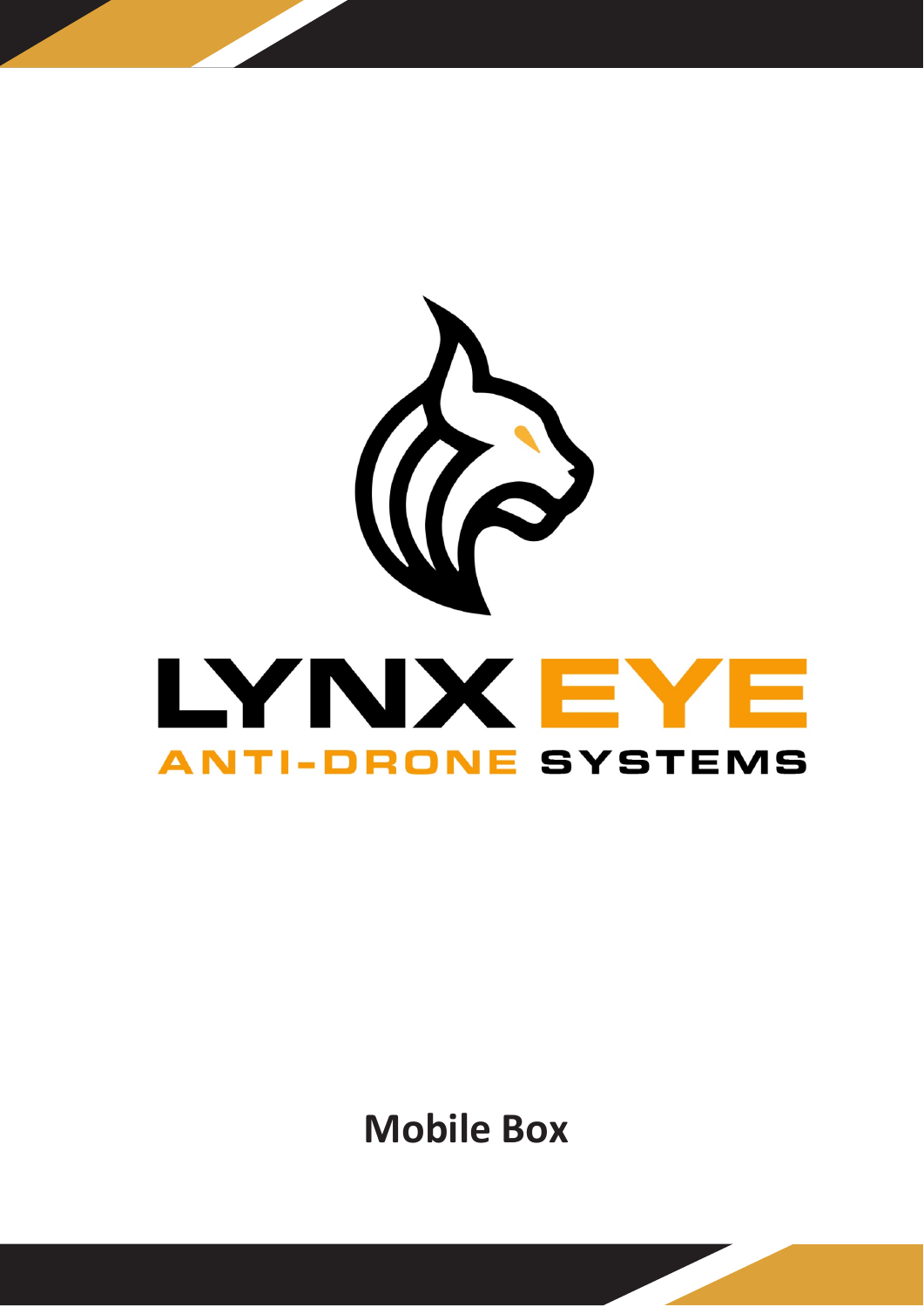**Lynx Eye Mobile Box**: Futuristic autonomous and continuous operating device, highly effective and easy to install, developed for use in vehicles of all kinds.

**Lynx Eye Mobile Box** has been conceived as a modern anti-drone inhibitor system that allows to face sudden attacks in any circumstance and place.

**Lynx Eye Mobile Box** Allows the user to protect a specific area, a specific vehicle, a VIP convoy, a ammunition convoy or a multiple vehicles convoy that requires this type of special protection.

## 1. Function

Our device has been conceptualized and developed for the immediate protection of an area considered vital or critical in the face of possible threat drone attacks. Its easy installation in vehicles of any type makes it versatile and very operative in any ambit or field of action that is required.